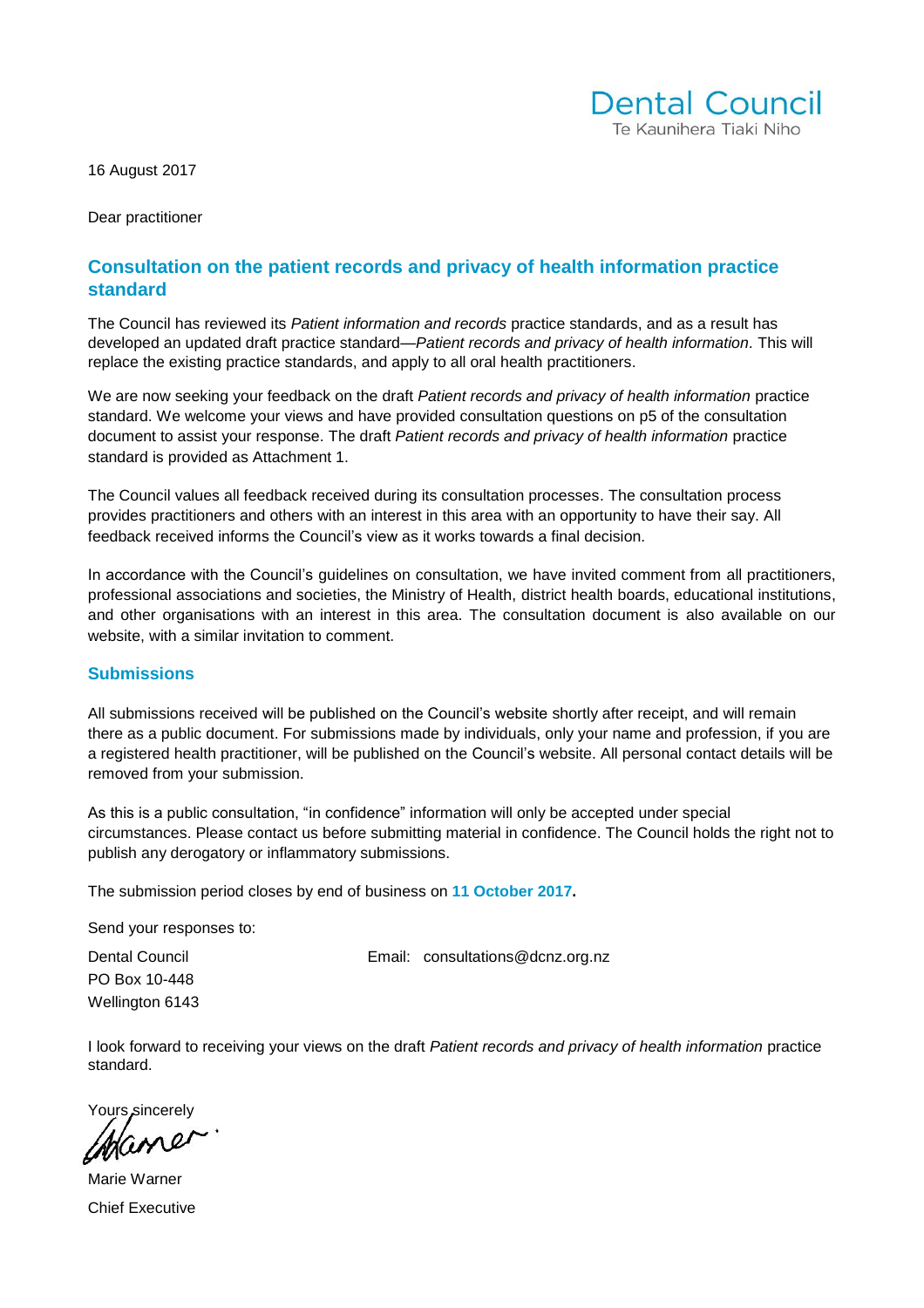# **Consultation document on the draft patient records and privacy of health information practice standard**

**Issued: 16 August 2017 Submission closing date: 11 October 2017**

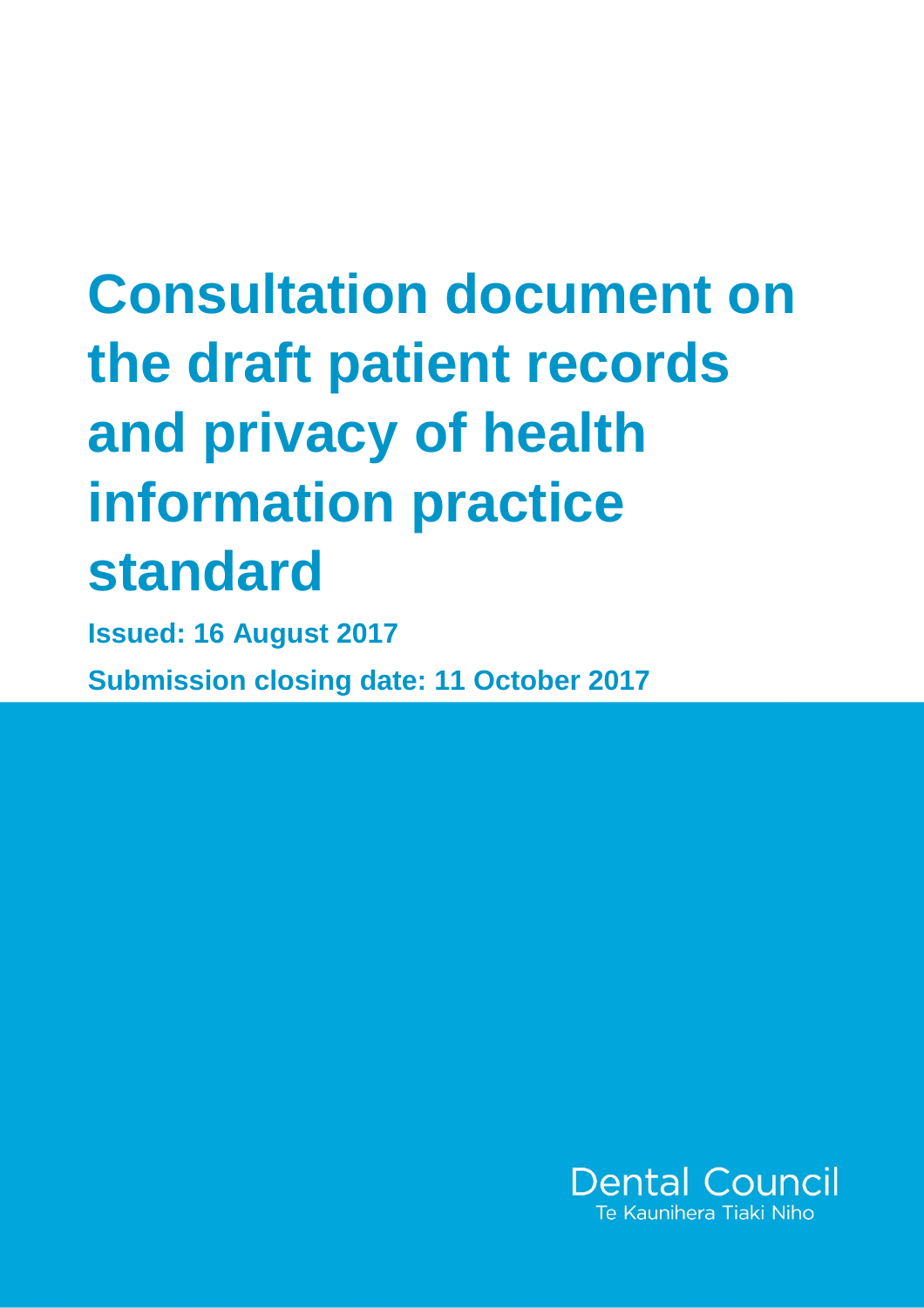## **Draft patient records and privacy of health information practice standard**

## 1. Introduction

The review of the Council's *Patient information and records* practice standard [April 2006]*,* began in May 2017 with the consideration of the Council's current practice standard and other standards or guidelines related to patients' health information and records from New Zealand and internationally, along with relevant legal and regulatory obligations in New Zealand.

The documents reviewed are listed in the bibliography provided at the end of this consultation document.

The outcome of the review has led to the development of a draft *Patient records and privacy of health information* practice standard ('draft practice standard') which, once finalised, will apply to all oral health practitioners.

The Council wishes to acknowledge the New Zealand Dental Association's code of practice *Patient information, privacy and records*, as a source used in the development of this practice standard. In addition, the Council thanks the office of the Privacy Commissioner for their assistance in reviewing the draft practice standard to ensure alignment with New Zealand privacy-related legislation.

## New Zealand law and standards

1

There are several New Zealand laws and standards that, in combination, describe the appropriate management of patients' health information and records.

The management of all personal information in New Zealand is covered by the Privacy Act 1993. Where the information concerns a patient's health, the Health Information Privacy Code 1994 ('HIPC') additionally applies, and has the same legal standing as the Privacy Act. The Health (Retention of Health Information) Regulations 1996 set the minimum period for retention of patients' records.

The *New Zealand Standard Health Records* (NZS 8153:2002) sets out the minimum requirements for the appropriate documentation and management of health records within public and private healthcare services in New Zealand.

In addition to these, the Health and Disability Commissioner Code of Rights provides that every consumer has the right to have services provided with reasonable care and skill<sup>1</sup> that comply with legal, professional, ethical and other relevant standards; this includes treating patient information appropriately.<sup>2</sup>

The standards framework contains professional standards related to confidentiality of patients' health information and maintenance of records, at a principle level.

<sup>1</sup> Right 4(1) Health and Disability Commissioner Code of Health and Disability Services Consumers' Rights Regulations 1996

<sup>&</sup>lt;sup>2</sup> Right 4(2) Health and Disability Commissioner Code of Health and Disability Services Consumers' Rights Regulations 1996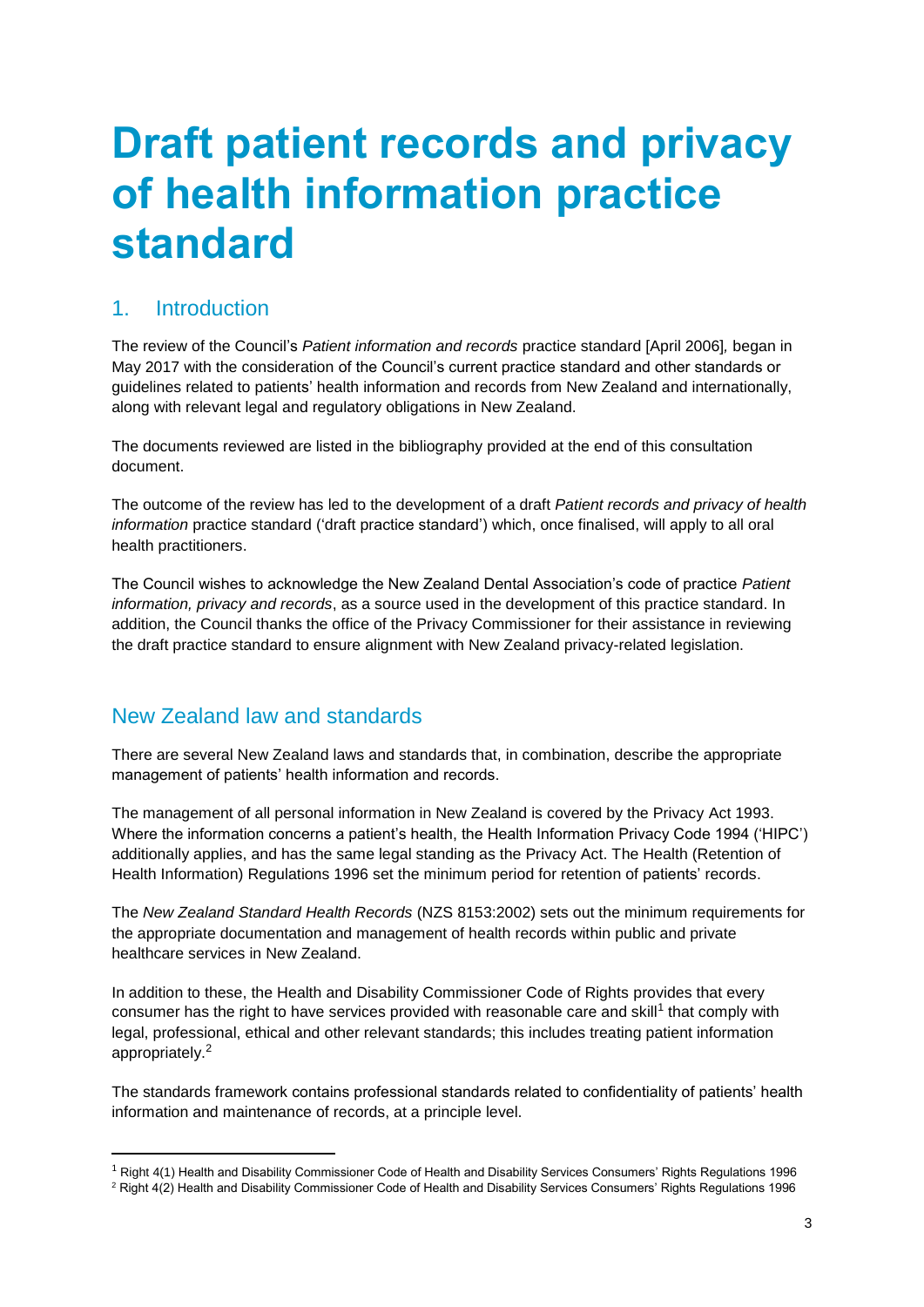It is anticipated that by providing more detailed standards and guidance, the *Patient records and privacy of health information* practice standard will assist practitioners in meeting the professional standards of the standards framework and their other obligations in this practice area.

## 2. The draft practice standard

The purpose of the draft practice standard is to set minimum standards for oral health practitioners in creating and maintaining patient records, and maintaining the privacy of patients' health information.

The standards and guidance in the practice standard are principally based on the legal and professional obligations described in the Privacy Act and the HIPC, the Health (Retention of Health Information) Regulations 1996 and the NZS 8153:2002.

The draft practice standard has maintained almost all of the information in the current patient information and records practice standard, expanded some of the content, and re-formatted the document to achieve consistency with the other updated practice standards.

The key changes in the proposed practice standard are summarised below:

- i) A change in title and purpose statement.
- ii) The addition of "Responsibilities for staff" in the Introduction, which highlights the responsibility practitioners have under the Privacy Act 1993 for the actions of their employees, the need for a privacy officer in the practice, and the associated responsibility for staff briefing or training.
- iii) Greater guidance in the area of the security of health information, with particular emphasis on the security of digital data, including cloud storage.
- iv) The addition of proposed key steps in the management of a privacy breach (Appendix B).

## Consultation questions

Stakeholders are invited to comment on the draft practice standard by responding to the following questions:

- Q1. Do you agree/disagree with the proposed draft Patient records and privacy of health information practice standard? If you disagree, please detail why.
- Q2. Does any element of the draft Patient records and privacy of health information practice standard require clarification or further guidance? Please explain.
- Q3. Are there areas you consider to be important that have not been covered in the draft Patient records and privacy of health information practice standard?
- Q4. Do you have any further comments on the proposed Patient records and privacy of health information practice standard?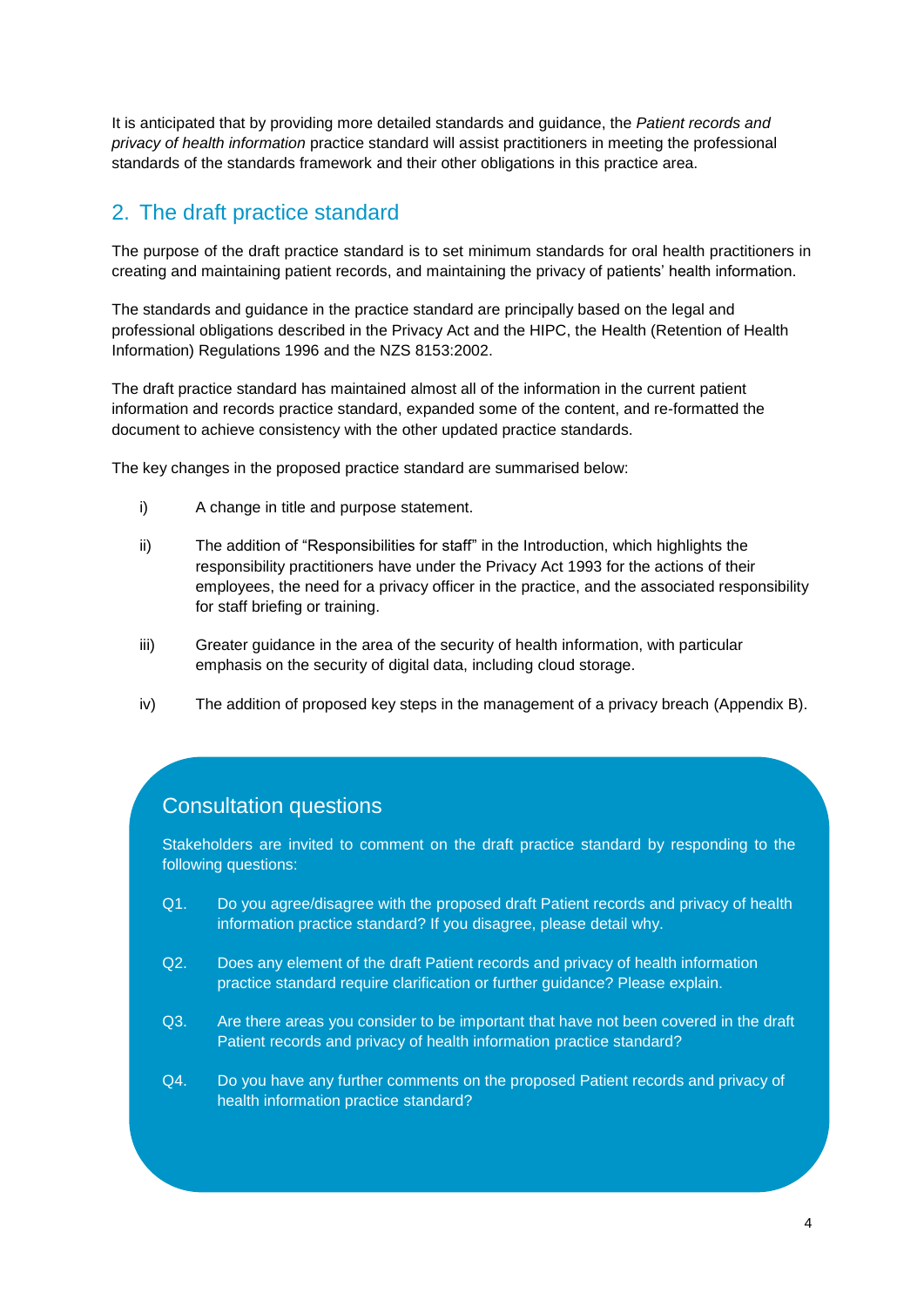## **Bibliography**

### **New Zealand**

- 1. Medical Council of New Zealand. (2008).The maintenance and retention of patient records. Wellington, New Zealand. [https://www.mcnz.org.nz/assets/News-and-Publications/Statements/Maintenance-and-retention](https://www.mcnz.org.nz/assets/News-and-Publications/Statements/Maintenance-and-retention-of-records.pdf)[of-records.pdf](https://www.mcnz.org.nz/assets/News-and-Publications/Statements/Maintenance-and-retention-of-records.pdf)
- 2. Ministry of Health. *HISO 10029:2015 Health Information Security Framework*. <http://legislation.govt.nz/regulation/public/1996/0343/latest/DLM225616.html>
- 3. New Zealand Dental Association. (2016). Code of Practice. Patient Information, Privacy and records.
- 4. New Zealand Psychologists Board. (2011). Keeping Records of Psychological Services. [http://www.psychologistsboard.org.nz/cms\\_show\\_download.php?id=299](http://www.psychologistsboard.org.nz/cms_show_download.php?id=299)
- 5. Nursing Council of New Zealand. (2012*). Code of Conduct for Nurses*. Wellington, New Zealand. <http://www.nursingcouncil.org.nz/Publications/Standards-and-guidelines-for-nurses>
- 6. Office of the Privacy Commissioner. *Health Information Privacy Code 1994*. Wellington, New Zealand. [https://www.privacy.org.nz/assets/Files/Codes-of-Practice-materials/HIPC-1994-2008-revised](https://www.privacy.org.nz/assets/Files/Codes-of-Practice-materials/HIPC-1994-2008-revised-edition.pdf)[edition.pdf](https://www.privacy.org.nz/assets/Files/Codes-of-Practice-materials/HIPC-1994-2008-revised-edition.pdf)
- 7. Office of the Privacy Commissioner. (2011). *On the Record. A Practical Guide to Health Information Privacy.* Wellington, New Zealand. <https://www.privacy.org.nz/news-and-publications/books-and-articles/on-the-record-health-guide/>
- 8. Office of the Privacy Commissioner. (2013). Cloud computing a guide to making the right choices. Wellington, New Zealand. [https://privacy.org.nz/assets/Files/Brochures-and-pamphlets-and-pubs/OPC-Cloud-Computing](https://privacy.org.nz/assets/Files/Brochures-and-pamphlets-and-pubs/OPC-Cloud-Computing-guidance-February-2013.pdf)[guidance-February-2013.pdf](https://privacy.org.nz/assets/Files/Brochures-and-pamphlets-and-pubs/OPC-Cloud-Computing-guidance-February-2013.pdf)
- 9. Physiotherapy Board of New Zealand. (2013). Position statement. Physiotherapy health Records. [http://www.physioboard.org.nz/sites/default/files/7\\_\\_Health\\_Records\\_0.pdf](http://www.physioboard.org.nz/sites/default/files/7__Health_Records_0.pdf)
- 10. Standards New Zealand. NZS 8153:2002 New Zealand Standard. Health Records.
- 11. St. George, I. *Cole's Medical Practice in New Zealand.* Wellington, New Zealand: Medical Council of New Zealand. [https://www.mcnz.org.nz/assets/News-and-Publications/Coles/Coles-Medical-Practice-in-New-](https://www.mcnz.org.nz/assets/News-and-Publications/Coles/Coles-Medical-Practice-in-New-Zealand-2013.pdf)[Zealand-2013.pdf](https://www.mcnz.org.nz/assets/News-and-Publications/Coles/Coles-Medical-Practice-in-New-Zealand-2013.pdf)
- 12. The Royal New Zealand College of General Practitioners. (2016). *Aiming for Excellence. The RNZCGP standard for New Zealand general practice.*  [https://www.rnzcgp.org.nz/RNZCGP/I\\_m\\_a\\_Practice/Quality\\_standards/CORNERSTONE\\_Aiming](https://www.rnzcgp.org.nz/RNZCGP/I_m_a_Practice/Quality_standards/CORNERSTONE_Aiming_for_Excellence/RNZCGP/Im_a_practice/CORNERSTONE_Aiming_for_Excellence.aspx?hkey=928467b9-5f2b-43d1-a0a7-63dcc244bc0e) for Excellence/RNZCGP/Im\_a\_practice/CORNERSTONE\_Aiming\_for\_Excellence.aspx?hkey=9 [28467b9-5f2b-43d1-a0a7-63dcc244bc0e](https://www.rnzcgp.org.nz/RNZCGP/I_m_a_Practice/Quality_standards/CORNERSTONE_Aiming_for_Excellence/RNZCGP/Im_a_practice/CORNERSTONE_Aiming_for_Excellence.aspx?hkey=928467b9-5f2b-43d1-a0a7-63dcc244bc0e)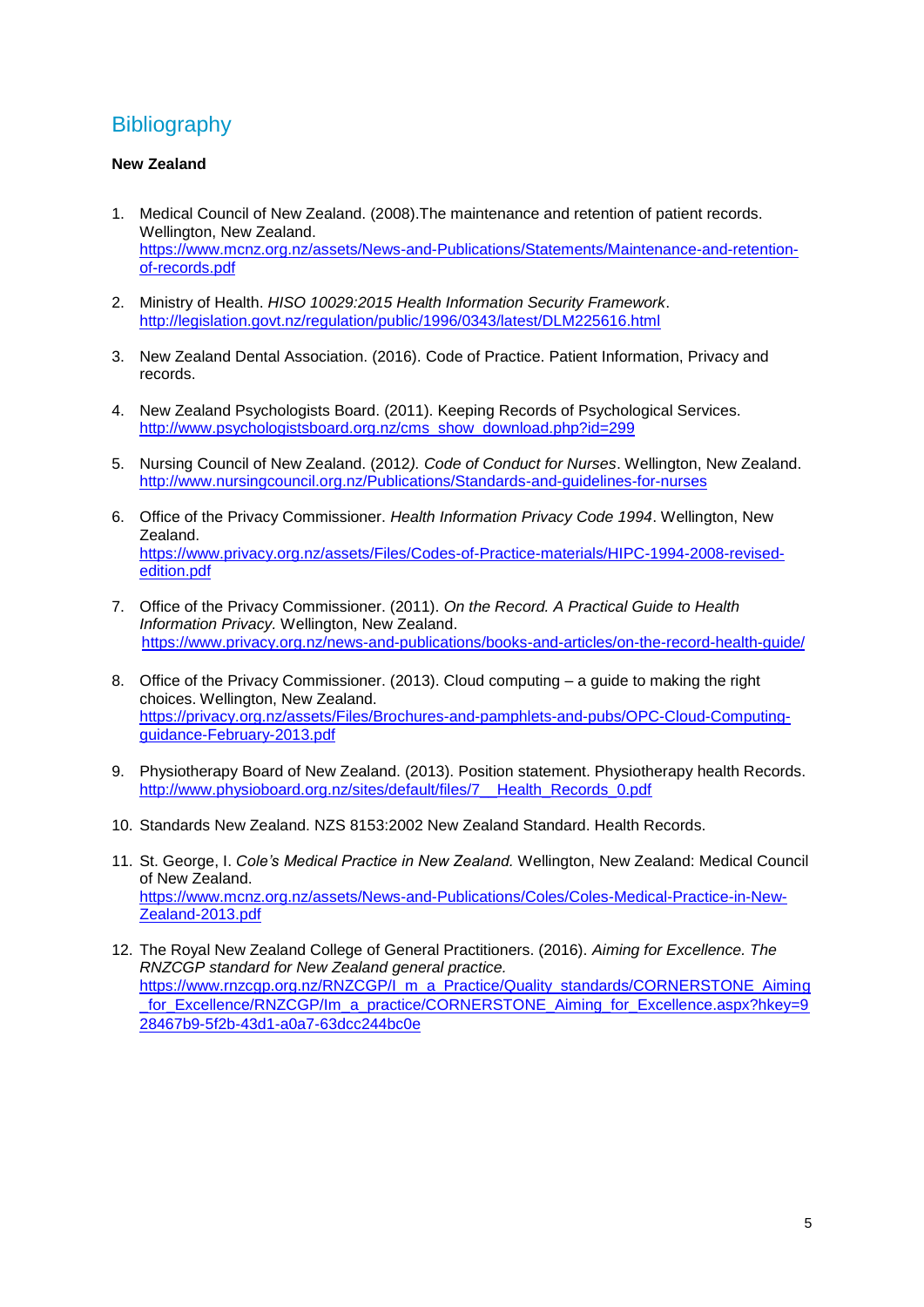### **Australia**

- 13. Australian Government. Department of Health (2017). *Administrative record keeping guidelines for health professionals online version.*  <http://www.health.gov.au/internet/main/publishing.nsf/content/admin-record-keeping-book>
- 14. Dental Board of Australia. (2010). *Guidelines on dental records.* <http://www.dentalboard.gov.au/Codes-Guidelines/Policies-Codes-Guidelines.aspx>
- 15. Australian Dental Association. *Policy Statement 5.17 – Dental records.* [https://www.ada.org.au/Dental-Professionals/Policies/Third-Parties/5-17-Dental-](https://www.ada.org.au/Dental-Professionals/Policies/Third-Parties/5-17-Dental-Records/ADAPolicies_5-17_DentalRecords_V1)[Records/ADAPolicies\\_5-17\\_DentalRecords\\_V1](https://www.ada.org.au/Dental-Professionals/Policies/Third-Parties/5-17-Dental-Records/ADAPolicies_5-17_DentalRecords_V1)
- 16. Australian Dental Association. Policy statement 6.15 Dental Informatics and Digital Health. [https://www.ada.org.au/Dental-Professionals/Policies/Dental-Practice/6-15-eHealth-Data-](https://www.ada.org.au/Dental-Professionals/Policies/Dental-Practice/6-15-eHealth-Data-Governance-and-Dentistry/ADAPolicies_6-15_eHealthDataGovernanceandDentistry)[Governance-and-Dentistry/ADAPolicies\\_6-15\\_eHealthDataGovernanceandDentistry](https://www.ada.org.au/Dental-Professionals/Policies/Dental-Practice/6-15-eHealth-Data-Governance-and-Dentistry/ADAPolicies_6-15_eHealthDataGovernanceandDentistry)

#### **United Kingdom**

- 17. Dental Defence Union (DDU) Guide. (n.d.). *Dental records*. Retrieved from <https://www.theddu.com/guidance-and-advice/guides/dental-records/keeping-good-records>
- 18. Dental Protection. (n.d.). *Safe-Communication*. London, United Kingdom. [https://www.dentalprotection.org/docs/librariesprovider4/dental-advice-booklets/dental-continuum](https://www.dentalprotection.org/docs/librariesprovider4/dental-advice-booklets/dental-continuum-safe-communication-gen.pdf?sfvrsn=10)[safe-communication-gen.pdf?sfvrsn=10](https://www.dentalprotection.org/docs/librariesprovider4/dental-advice-booklets/dental-continuum-safe-communication-gen.pdf?sfvrsn=10)
- 19. General Dental Council. (2013).Standards for the Dental Team. <http://www.gdc-uk.org/dentalprofessionals/standards/pages/standards.aspx>
- 20. NHS Professionals. (2010). *CG2 – Record Keeping Guidelines*. Retrieved from [http://www.nhsprofessionals.nhs.uk/download/comms/CG2%20-](http://www.nhsprofessionals.nhs.uk/download/comms/CG2%20-%20Record%20Keeping%20Clinical%20Guidelines.pdf) [%20Record%20Keeping%20Clinical%20Guidelines.pdf](http://www.nhsprofessionals.nhs.uk/download/comms/CG2%20-%20Record%20Keeping%20Clinical%20Guidelines.pdf)
- 21. Unite the Union. (2012). Record Keeping Guidelines. [http://www.unitetheunion.org/uploaded/documents/Job%205408%20Record%20keeping11-](http://www.unitetheunion.org/uploaded/documents/Job%205408%20Record%20keeping11-7737.pdf) [7737.pdf](http://www.unitetheunion.org/uploaded/documents/Job%205408%20Record%20keeping11-7737.pdf)

#### **Canada**

- 22. College of Dental Surgeons of British Colombia. (2013). *Dental Recordkeeping Guidelines*. Vancouver, Canada. <https://www.cdsbc.org/CDSBCPublicLibrary/Dental-Recordkeeping-Guidelines.pdf>
- 23. Royal College of Dental Surgeons of Ontario. (2008). Guidelines. Dental Recordkeeping. Toronto, Canada. [http://plp.rcdso.org/Assets/DOCUMENTS/Professional\\_Practice/Guidelines/RCDSO\\_Guidelines\\_](http://plp.rcdso.org/Assets/DOCUMENTS/Professional_Practice/Guidelines/RCDSO_Guidelines_Dental_Recordkeeping.pdf) [Dental\\_Recordkeeping.pdf](http://plp.rcdso.org/Assets/DOCUMENTS/Professional_Practice/Guidelines/RCDSO_Guidelines_Dental_Recordkeeping.pdf)

### **United States of America**

- 24. American Academy of Paediatric Dentistry. *Guideline on Record-Keeping*. (Revised 2012). Retrieved from [http://www.aapd.org/media/Policies\\_Guidelines/G\\_Recordkeeping.pdf](http://www.aapd.org/media/Policies_Guidelines/G_Recordkeeping.pdf)
- 25. Dental Association. (2010). *Dental Records*. Retrieved from [http://www.ada.org/en/~/media/ADA/Member%20Center/FIles/dentalpractice\\_dental\\_records](http://www.ada.org/en/~/media/ADA/Member%20Center/FIles/dentalpractice_dental_records)